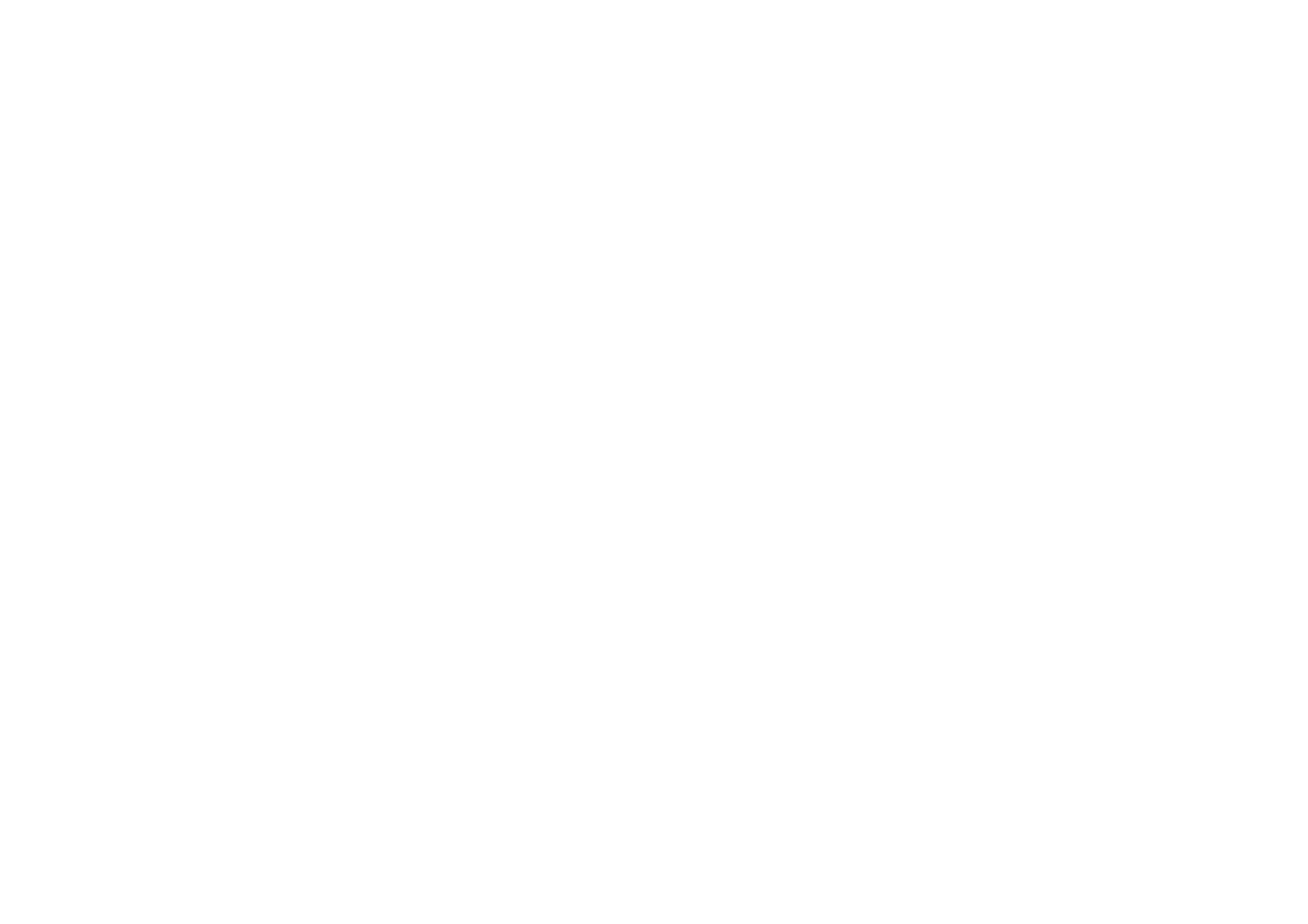## **Table 13.1 2008 - 2005Bed Utilization 2005 - 2008**

<span id="page-2-0"></span>

| <b>Description</b>      | 2008   | 2007   | 2006   | 2005   |
|-------------------------|--------|--------|--------|--------|
| Total admissions        | 863    | 942    | 836    | 1,023  |
| Total discharges        | 861    | 940    | 836    | 1,023  |
| Number of beds          | 28     | 28     | 28     | 28     |
| Bed days available      | 10,248 | 10,220 | 10,220 | 10,220 |
| Patient days-overnight  | 843    | 794    | 798    | 818    |
| Patients days $<$ 1 day | 20     | 42     | 97     | 205    |
| Total patients days     | 863    | 836    | 895    | 1,023  |
| Bed occupancy rate      | 8.4    | 8.2    | 8.8    | 10.0   |
| Turnover rate           | 30.8   | 33.6   | 29.9   | 36.5   |
| Turnover interval       | 10.9   | 10.0   | 11.2   | 9.0    |
| Average daily admission | 2.4    | 2.6    | 2.3    | 2.8    |
| Average daily discharge | 2.4    | 2.6    | 2.3    | 2.8    |
| Average length of stay  | 1.0    | 0.9    | 1.1    | 1.0    |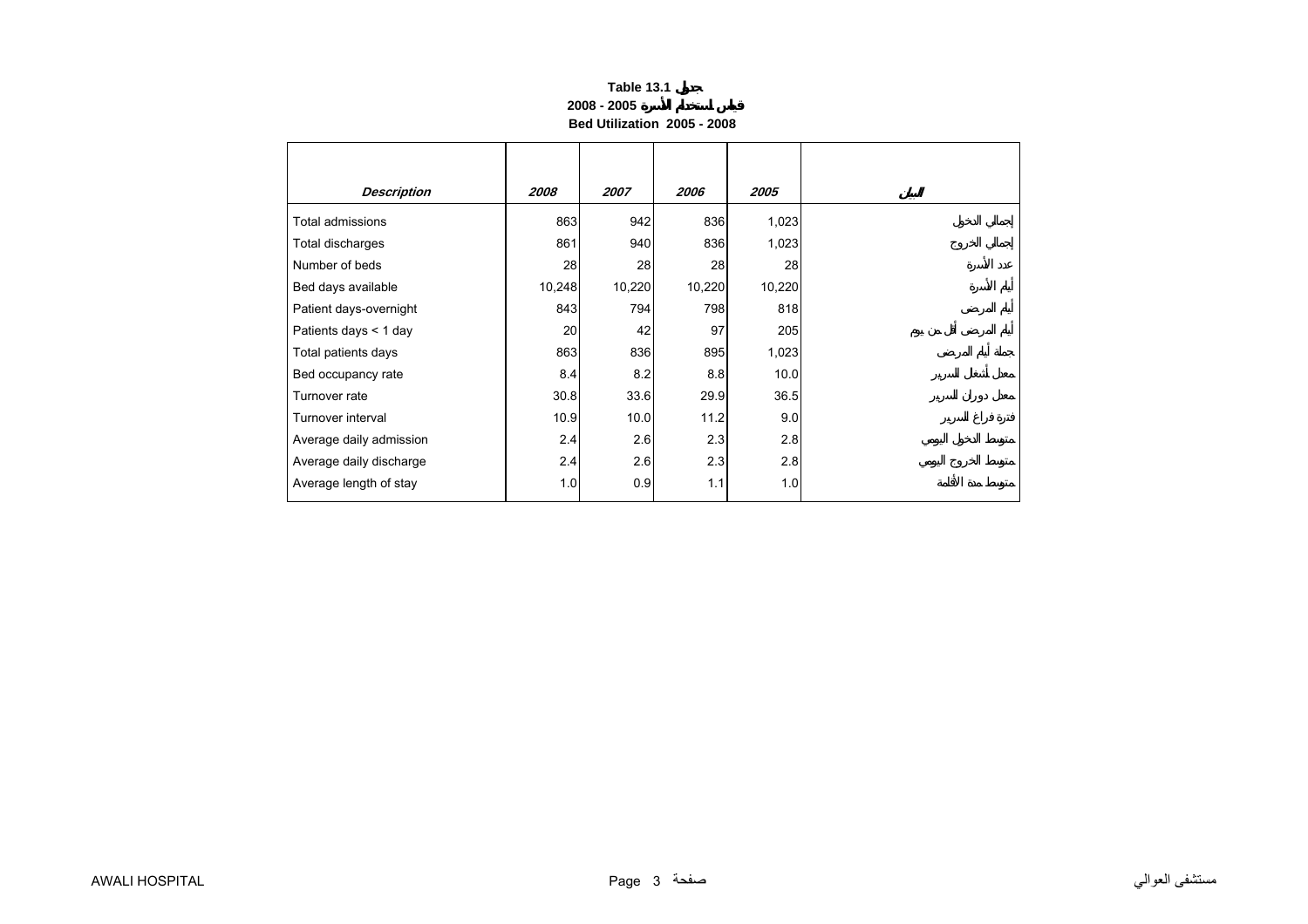**2008**

## **Out-Patient Visits by Department, Nationality and Sex 2008**

<span id="page-3-0"></span>

|                         | <b>Total</b> |        |             | Non-Bahraini |        |             | <b>Bahraini</b> |        |             |  |
|-------------------------|--------------|--------|-------------|--------------|--------|-------------|-----------------|--------|-------------|--|
|                         |              |        |             |              |        |             |                 |        |             |  |
|                         |              |        |             |              |        |             |                 |        |             |  |
| <b>Department</b>       | <b>Total</b> | Female | <b>Male</b> | <b>Total</b> | Female | <b>Male</b> | <b>Total</b>    | Female | <b>Male</b> |  |
| <b>General Practice</b> | 10,275       | 3,645  | 6,630       | 3,961        | 1,718  | 2,243       | 6,314           | 1,927  | 4,387       |  |
| Dental                  | 7,603        | 651    | 6,952       | 1,407        | 157    | 1,250       | 6,196           | 494    | 5,702       |  |
| Medical                 | 2,280        | 59     | 2,221       | 102          | 27     | 75          | 2,178           | 32     | 2,146       |  |
| Obstetrics & Gynecology | 3,575        | 3,575  | <b>NA</b>   | 1,739        | 1,739  | <b>NA</b>   | 1,836           | 1,836  | <b>NA</b>   |  |
| Antenatal               | 1,775        | 1,775  | <b>NA</b>   | 1,143        | 1,143  | <b>NA</b>   | 632             | 632    | <b>NA</b>   |  |
| Paediatrics             | 3,965        | 1,956  | 2,009       | 1,886        | 1,163  | 723         | 2,079           | 793    | 1,286       |  |
| Surgical                | 2,551        | 467    | 2,084       | 232          | 45     | 187         | 2,319           | 422    | 1,897       |  |
| Ear, Nose & Throat      | 1,887        | 240    | 1,647       | 556          | 167    | 389         | 1,331           | 73     | 1,258       |  |
| <b>Total</b>            | 33,911       | 12,368 | 21,543      | 11,026       | 6,159  | 4,867       | 22,885          | 6,209  | 16,676      |  |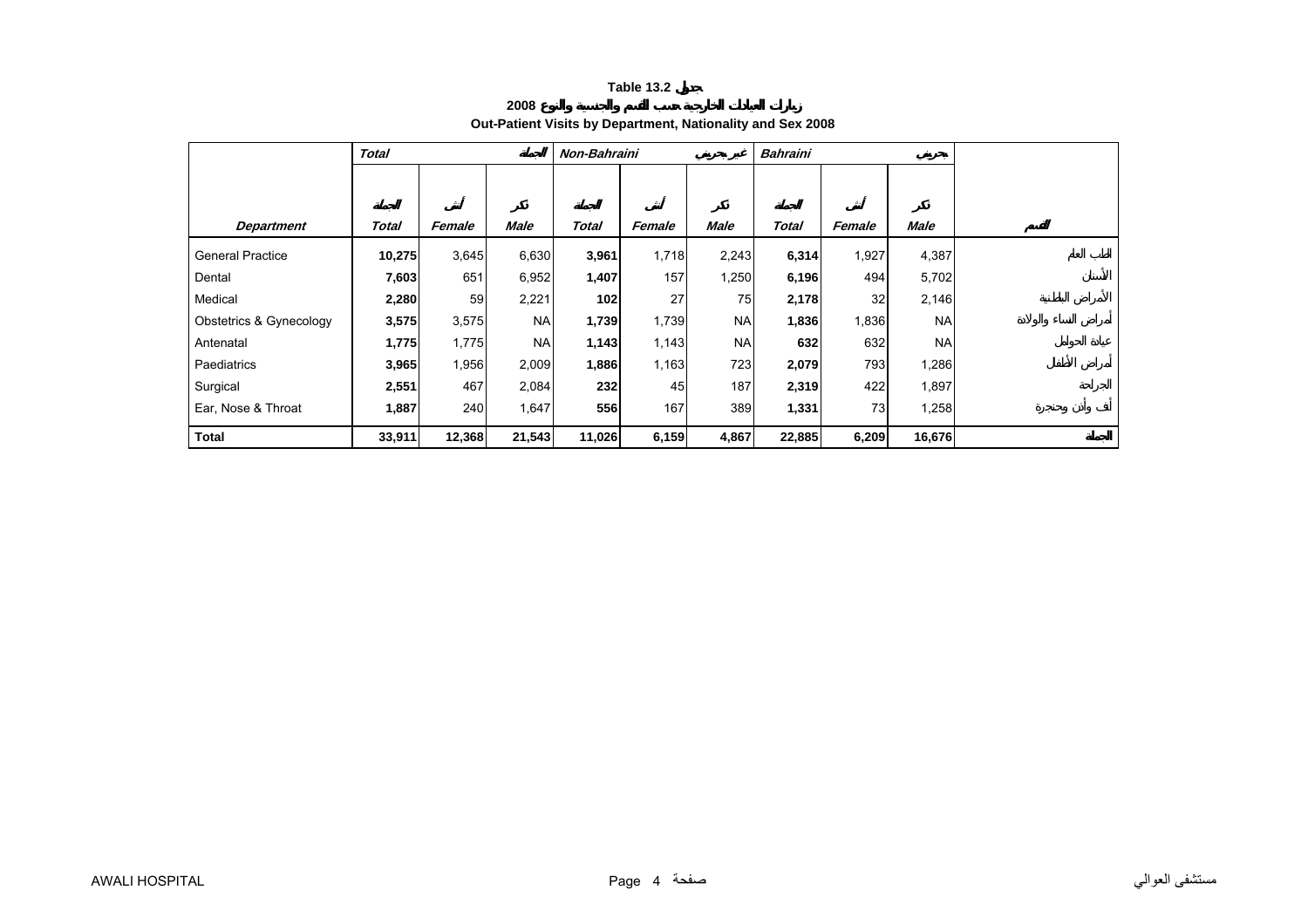<span id="page-4-0"></span>

|                                                         | <b>Total</b> |        | الجملة      | Non-Bahraini |        | غير بعريني | <b>Bahraini</b> |        | بعريني          |
|---------------------------------------------------------|--------------|--------|-------------|--------------|--------|------------|-----------------|--------|-----------------|
|                                                         | الجملة       | أنشور  | أنكر        | الجعلة       | أنشى   | نكر        | الجملة          | أنشى   | نكر             |
| Category                                                | Total        | Female | <b>Male</b> | <b>Total</b> | Female | Male       | <b>Total</b>    | Female | Male            |
| Physicians                                              | 18           |        | 14          | 17           |        | 13         |                 |        |                 |
| Dentists                                                | 2            |        |             |              |        |            |                 |        |                 |
| Pharmacists & Technicians                               |              |        |             |              |        |            |                 |        |                 |
| Nurses*                                                 | 62           | 51     | 11          | 52           | 51     |            | 10 <sup>1</sup> |        | 10 <sup>1</sup> |
| <b>Practical Nurses</b>                                 |              |        |             |              |        |            |                 |        |                 |
| Dental Hygienists & Technicians                         |              |        |             |              |        |            |                 |        |                 |
| Laboratory Technologists & Technicians                  | 6            |        |             |              |        |            |                 |        |                 |
| Radiographers & Technicians                             |              |        |             |              |        |            |                 |        |                 |
| Physiotherapists, Occupational Therapists & Technicians | $\mathbf{3}$ |        |             |              |        |            |                 |        |                 |

## **جدول 13.3 Table القوى العاملة بالمهن الطبية والمساندة حسب الفئة <sup>و</sup> الجنسية <sup>و</sup> النوع <sup>2008</sup> Medical and Allied Health Manpower by Category, Nationality and Sex 2008**

*\* Nurses excluding practical nurses and other grades below staff nurse .* . : *\**

مستشفى العوالي صفحة 5 Page HOSPITAL AWALI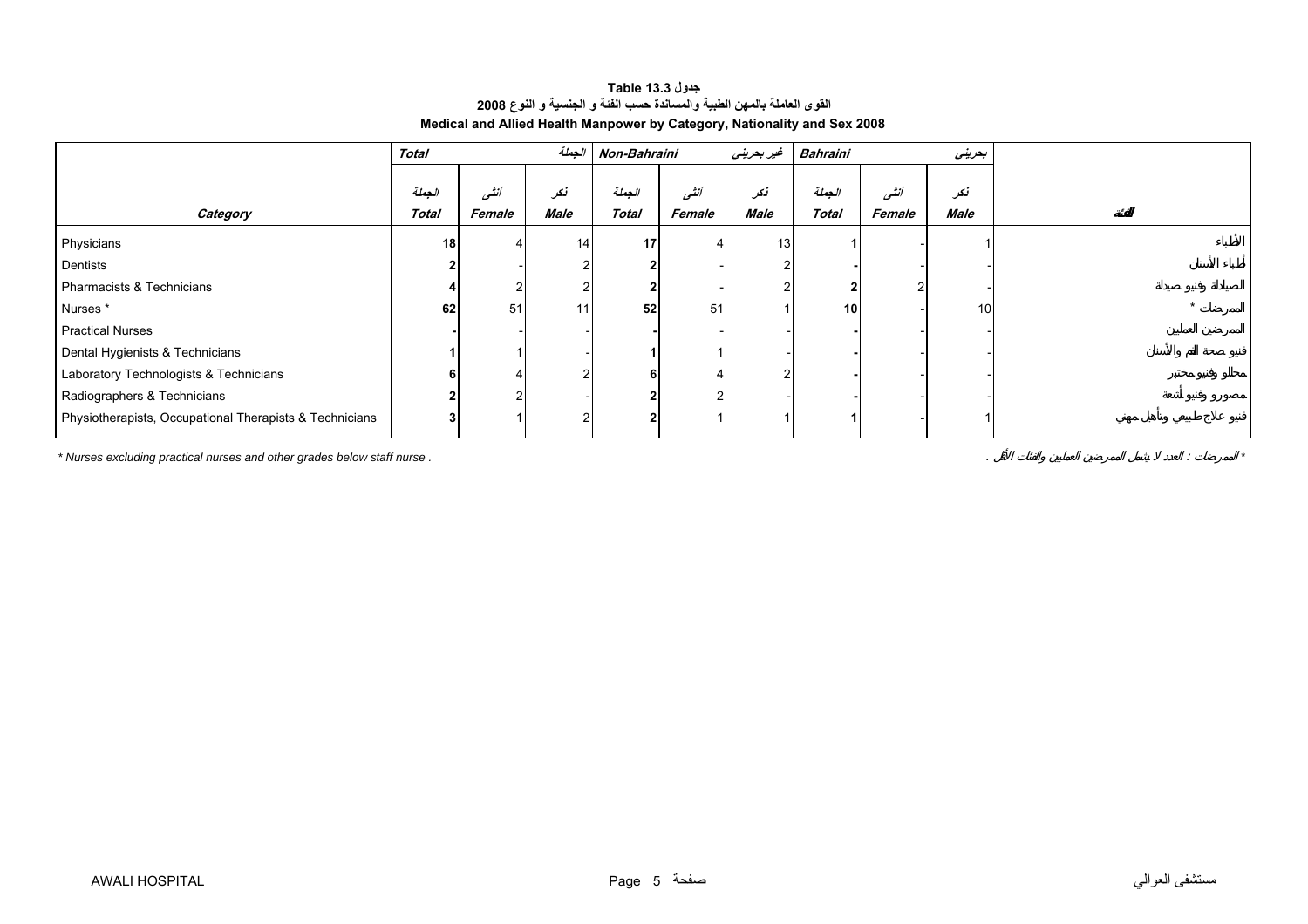**2008** 

**Births by Nationality and Type of Delivery 2008** 

<span id="page-5-0"></span>

|                           |               |               |                   | <b>Live Births</b>   |               |                      |               |  |
|---------------------------|---------------|---------------|-------------------|----------------------|---------------|----------------------|---------------|--|
| <b>Births</b>             |               |               |                   | <b>Premature</b>     |               | <b>Full Term</b>     |               |  |
|                           |               |               |                   |                      |               |                      |               |  |
| Nationality / type        | <b>Total</b>  | <b>Still</b>  | <b>Total Live</b> | <b>Congenital</b>    | <b>Normal</b> | Congenital           | <b>Normal</b> |  |
| of delivery               | <b>Births</b> | <b>Births</b> | <b>Births</b>     | <b>Abnormalities</b> |               | <b>Abnormalities</b> |               |  |
| <b>Bahraini</b>           |               |               |                   |                      |               |                      |               |  |
| Normal Delivery           |               |               |                   |                      |               |                      |               |  |
| Vertex                    | 36            |               | 36                |                      |               |                      | 36            |  |
| <b>Breech</b>             |               |               |                   |                      |               |                      |               |  |
| <b>Assisted Delivery</b>  |               |               |                   |                      |               |                      |               |  |
| Vacuum                    | 1             |               |                   |                      |               |                      |               |  |
| Forceps                   |               |               |                   |                      |               |                      |               |  |
| Caesarian section         | 46            |               | 45                |                      |               |                      | 43            |  |
| <b>Total Bahraini</b>     | 83            |               | 82                | 1                    |               |                      | 80            |  |
|                           |               |               |                   |                      |               |                      |               |  |
| Non-Bahraini              |               |               |                   |                      |               |                      |               |  |
| Normal Delivery           |               |               |                   |                      |               |                      |               |  |
| Vertex                    | 27            |               | 27                |                      |               |                      | 26            |  |
| <b>Breech</b>             |               |               |                   |                      |               |                      |               |  |
| <b>Assisted Delivery</b>  |               |               |                   |                      |               |                      |               |  |
| Vacuum                    | 3             |               | 3                 |                      |               |                      | 3             |  |
| Forceps                   |               |               |                   |                      |               |                      |               |  |
| Caesarian section         | 29            |               | 29                |                      |               |                      | 29            |  |
|                           |               |               |                   |                      |               |                      |               |  |
| <b>Total Non-Bahraini</b> | 59            |               | 59                |                      |               | 1                    | 58            |  |
| <b>Grand Total</b>        | 142           | 1             | 141               | 1                    |               | 2                    | 138           |  |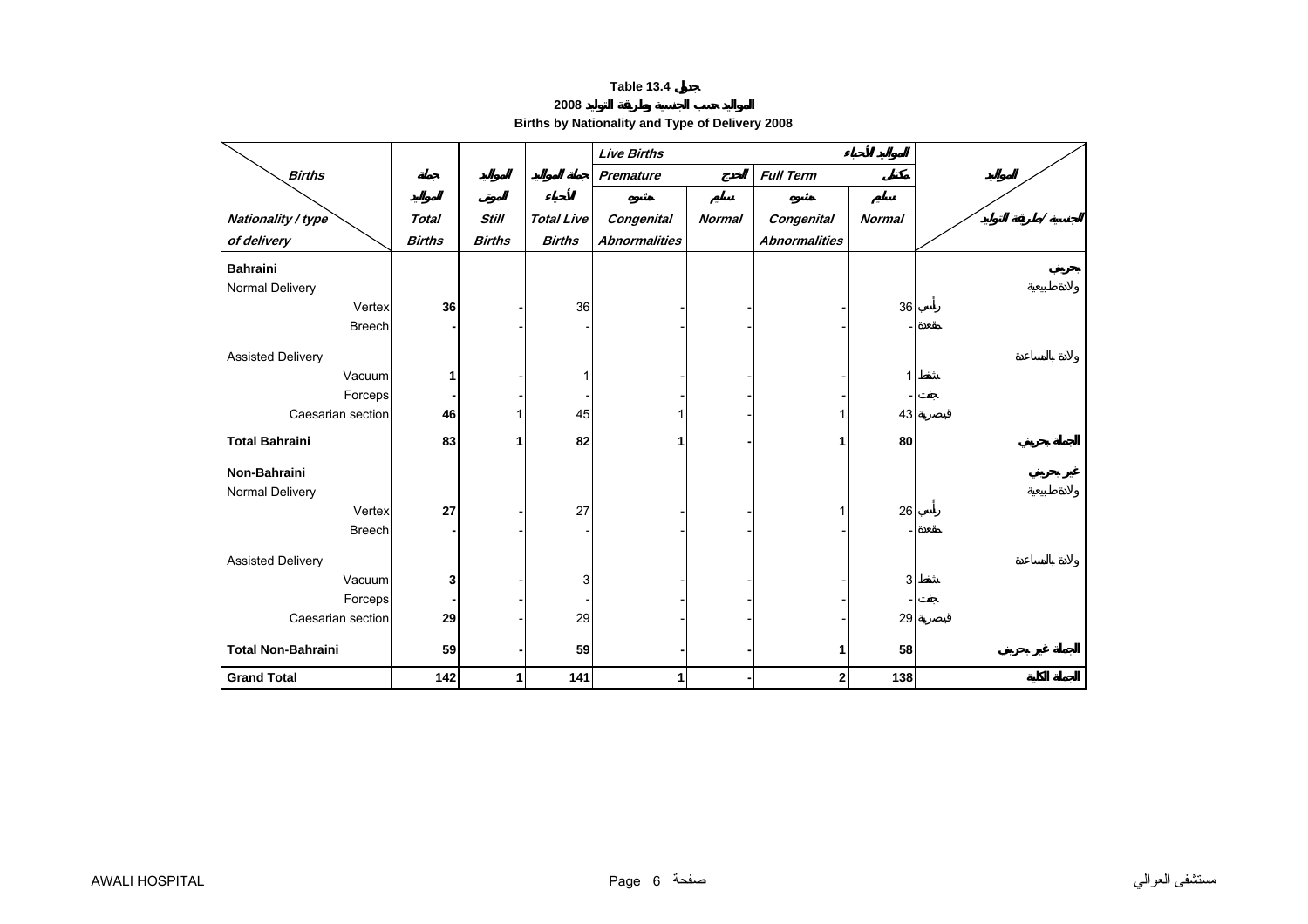## **2008**

## **Major and Minor Operations by Department 2008**

<span id="page-6-0"></span>

|                        | Procedure Type |              |       |
|------------------------|----------------|--------------|-------|
|                        |                |              |       |
|                        |                |              |       |
| <b>Department</b>      | <b>Total</b>   | <b>Minor</b> | Major |
| <b>General Surgery</b> | 240            | 228          | 12    |
| Orthopedics & Fracture | 7              |              |       |
| Paediatrics            |                |              |       |
| Ear, Nose & Throat     | 144            | 142          | 2     |
| Gynecology             | 50             | 47           | 3     |
| Obstetrics             | 77             | 2            | 75    |
| Dental                 | 10             | 10           |       |
| Endoscopies            | 164            | 164          |       |
| Others                 | 114            | 114          |       |
| <b>Total</b>           | 806            | 714          | 92    |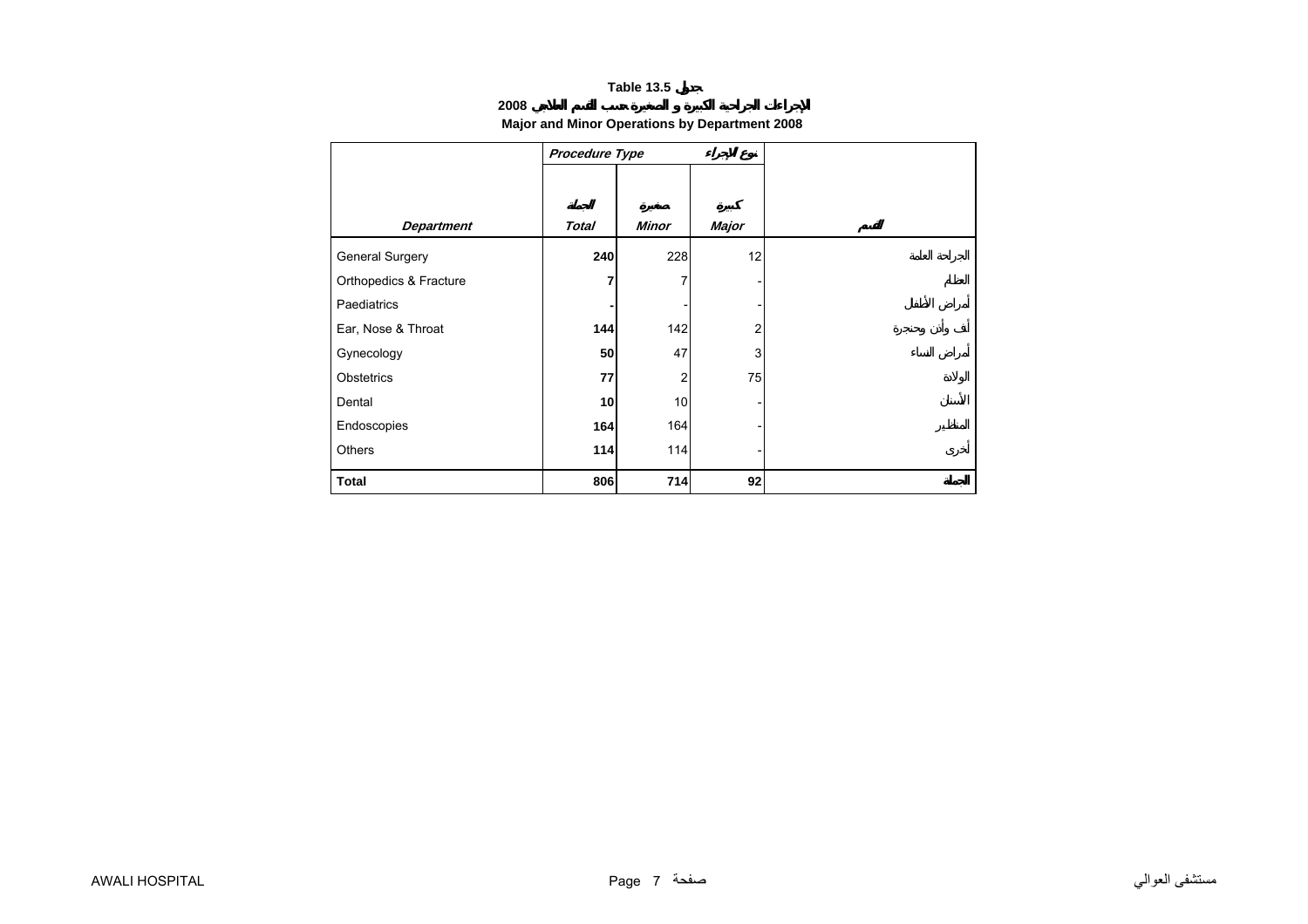## **2008Dental Treatment by Type of Treatment, Nationality and Sex 2008**

<span id="page-7-0"></span>

|                          | <b>Total</b> |        |             | Non-Bahraini |        |             | <b>Bahraini</b> |        |             |  |
|--------------------------|--------------|--------|-------------|--------------|--------|-------------|-----------------|--------|-------------|--|
|                          |              |        |             |              |        |             |                 |        |             |  |
|                          |              |        |             |              |        |             |                 |        |             |  |
| <b>Type of Treatment</b> | Total        | Female | <b>Male</b> | <b>Total</b> | Female | <b>Male</b> | <b>Total</b>    | Female | <b>Male</b> |  |
| General treatment        | 12,390       | 2,633  | 9,757       | 4,165        | 1,208  | 2,957       | 8,225           | 1,425  | 6,800       |  |
| Gum treatment            | 234          | 89     | 145         | 121          | 58     | 63          | 113             | 31     | 82          |  |
| Nerve                    | 791          | 104    | 687         | 325          | 72     | 253         | 466             | 32     | 434         |  |
| Surgical treatment       | 509          | 65     | 444         | 144          | 23     | 121         | 365             | 42     | 323         |  |
| Filling                  | 1,788        | 265    | 1,523       | 696          | 135    | 561         | 1,092           | 130    | 962         |  |
| Extraction               | 218          | 45     | 173         | 76           | 21     | 55          | 142             | 24     | 118         |  |
| <b>Total</b>             | 15,930       | 3,201  | 12,729      | 5,527        | 1,517  | 4,010       | 10,403          | 1,684  | 8,719       |  |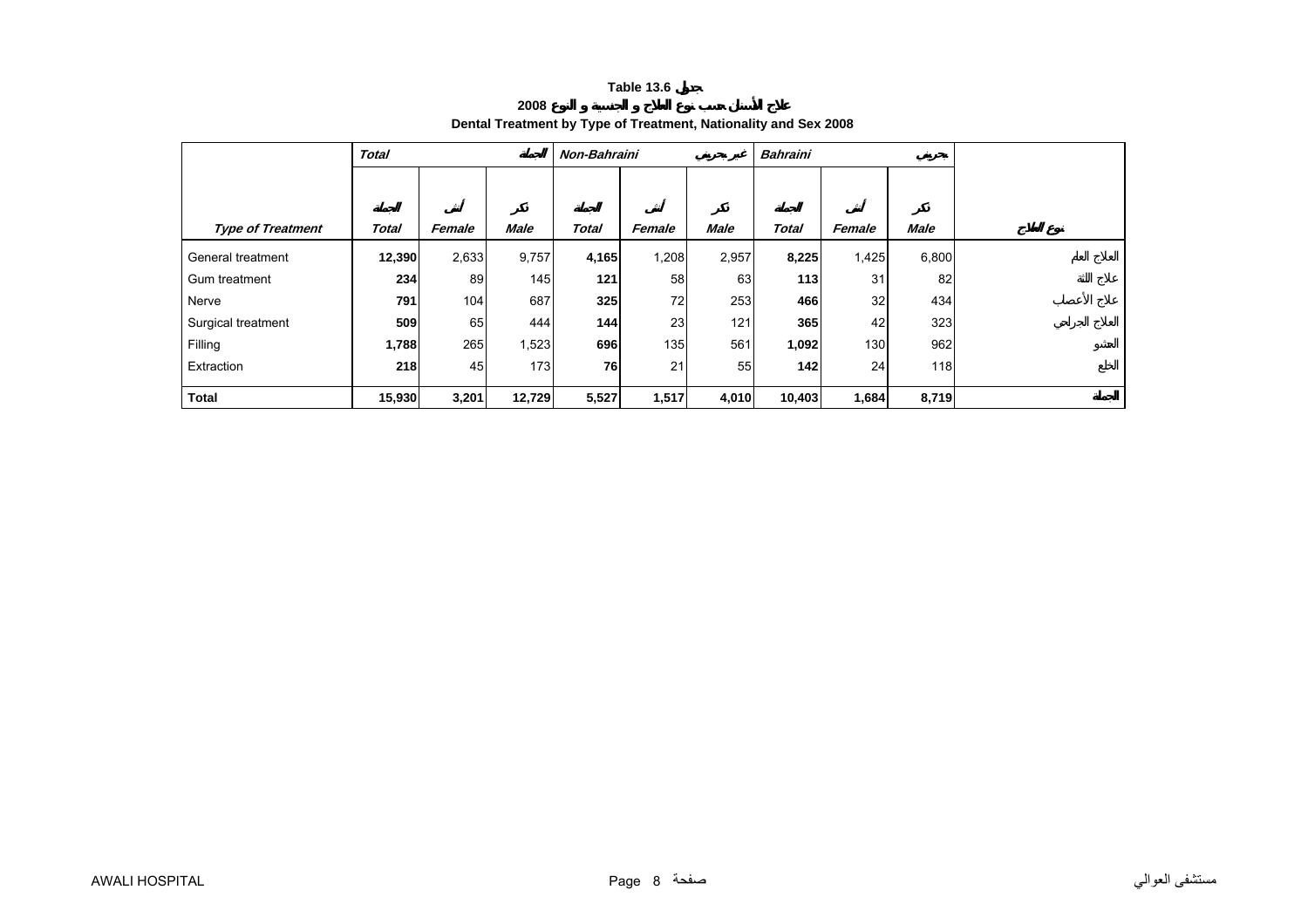## **2008**

| Immunization by Type of Vaccine, Age Groups and Nationality 2008 |  |
|------------------------------------------------------------------|--|
|------------------------------------------------------------------|--|

<span id="page-8-0"></span>

|              | <b>Total</b>     |          |              | $2 - 5$ years           |                |                 | $1 - 2$ years  |                   |              | Below 1 year            |           |                                   |
|--------------|------------------|----------|--------------|-------------------------|----------------|-----------------|----------------|-------------------|--------------|-------------------------|-----------|-----------------------------------|
|              |                  |          |              |                         |                |                 |                |                   |              |                         |           |                                   |
| <b>Total</b> | Non-<br>Bahraini | Bahraini | <b>Total</b> | Non-<br><b>Bahraini</b> | Bahraini       | <b>Total</b>    | Non-           | Bahraini Bahraini | <b>Total</b> | Non-<br><b>Bahraini</b> | Bahraini  | Type of vaccine                   |
|              |                  |          |              |                         |                |                 |                |                   |              |                         |           | 1()<br><b>Hepatitis B/DPT/HIB</b> |
|              |                  |          |              |                         |                |                 |                |                   |              |                         |           | ( )                               |
| 501          | 275              | 226      | 25           | 22                      | 3              | 10 <sup>1</sup> | $\overline{7}$ | 3                 | 466          | 246                     | 220       | Dose 1                            |
| 484          | 227              | 257      | 13           | 11                      | $\overline{c}$ | 12              |                | 8                 | 459          | 212                     | 247       | Dose 2                            |
| 485          | 227              | 258      | 17           | 10                      | 7              | 21              | 13             | 8                 | 447          | 204                     | 243       | Dose 3                            |
| 390          | 197              | 193      | 78           | 42                      | 36             | 312             | 155            | 157               |              |                         |           | Booster 1 dose                    |
| 110          | 51               | 59       | 110          | 51                      | 59             |                 |                |                   |              |                         |           | Booster 2 dose                    |
|              |                  |          |              |                         |                |                 |                |                   |              |                         |           | Poliomyelitis                     |
| 156          | 82               | 74       |              |                         |                |                 |                |                   | 156          | 82                      | 74        | Dose 1                            |
| 153          | 73               | 80       |              |                         |                | $\mathbf{2}$    |                |                   | 151          | 72                      | 79        | Dose 2                            |
| 155          | 73               | 82       | 1            |                         |                | 6               | 5 <sup>5</sup> |                   | 148          | 68                      | 80        | Dose 3                            |
| 136          | 65               | 71       | 26           | 10                      | 16             | 110             | 55             | 55                |              |                         |           | Booster 1 dose                    |
| 122          | 54               | 68       | 122          | 54                      | 68             |                 |                |                   |              |                         |           | Booster 2 dose                    |
|              |                  |          |              |                         |                |                 |                |                   |              |                         |           |                                   |
|              |                  |          |              |                         |                |                 |                |                   |              |                         |           | Mumps, Measles, Rubella           |
| 131          | 64               | 67       | 11           | 5                       | 6              | 120             | 59             | 61                |              |                         |           | Dose 1                            |
| 105          | 51               | 54       | 105          | 51                      | 54             |                 |                |                   | <b>NA</b>    | <b>NA</b>               | <b>NA</b> | Dose 2                            |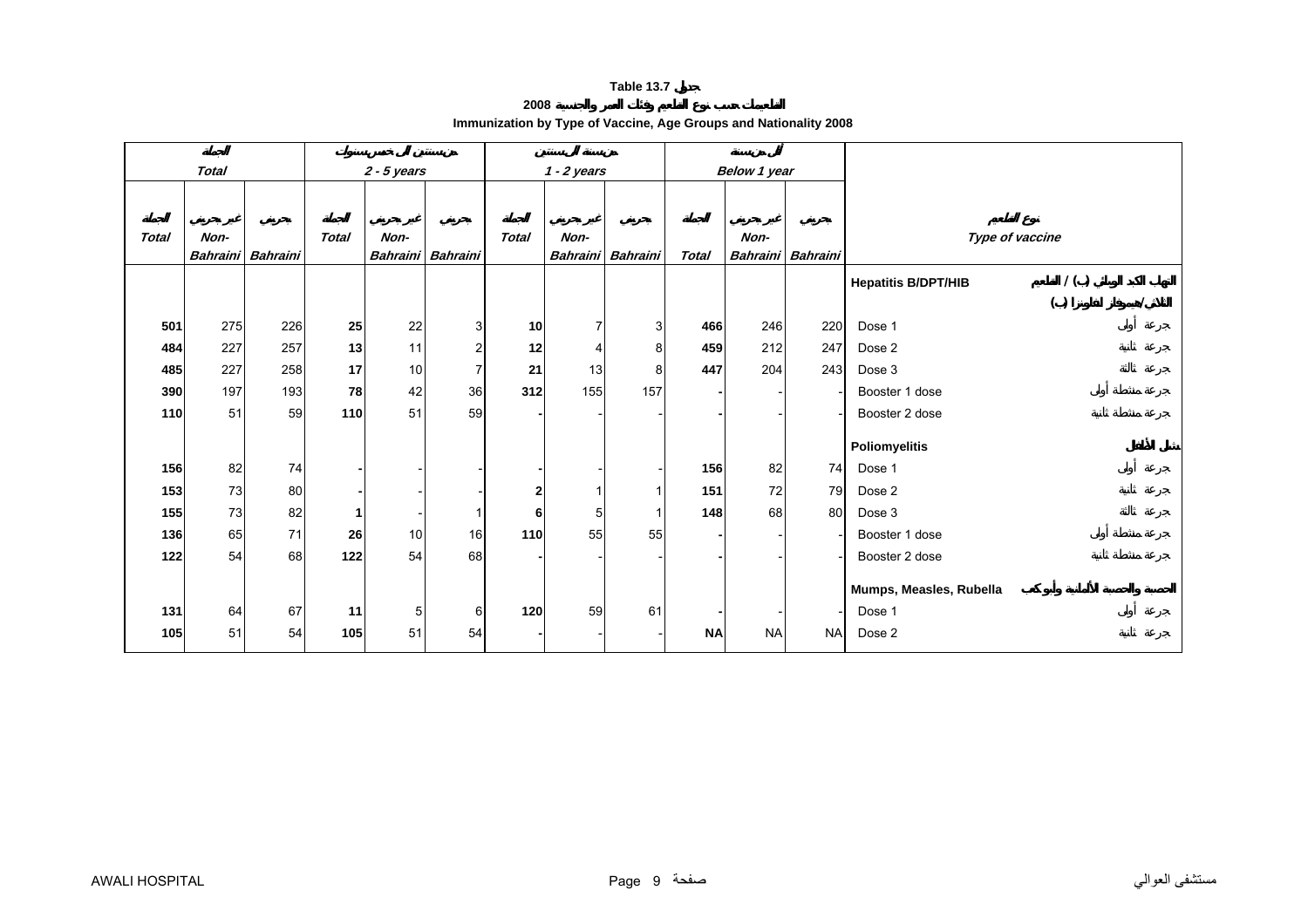**2008 - 2005**

# **Laboratory Tests by Type of Test 2005 - 2008**

<span id="page-9-0"></span>

| <b>Type of Test</b>                     | 2008   | 2007      | 2006          | 2005                 |
|-----------------------------------------|--------|-----------|---------------|----------------------|
| Clinical chemistry of blood             | 67,417 | 60,050    | 45,758        | 41,476               |
| Clinical chemistry of other body fluids | 2,052  | $\cdots$  | $\sim$ $\sim$ | $\sim$ $\sim$ $\sim$ |
| Endocrine function tests & enzymes      | 1,956  | $\ddotsc$ | $\cdots$      | $\ddotsc$            |
| Microbiology                            | 4,652  | 6,005     | 5,378         | 5,637                |
| Serology & immunology                   | 3,693  | 6,339     | 6,278         | 7,250                |
| Mycology & parasitology                 | 1,207  | 7,461     | 6,223         | 6,997                |
| Hematology                              | 6,186  | $\ddotsc$ | $\ddotsc$     | $\cdots$             |
| General pathology                       | 245    | $\cdots$  | $\cdots$      | .                    |
| Other laboratories tests                | 3,021  | 2,579     | 2,238         | 2,756                |
| Total                                   | 90,429 | 82,434    | 65,875        | 64,116               |

#### **Table 13.9**

## **2008 - 2005**

# **Radiology Procedures by Type of Procedure 2005 - 2008**

| <b>Type of Procedure</b>                                       | 2008        | 2007        | 2006        | 2005        |  |
|----------------------------------------------------------------|-------------|-------------|-------------|-------------|--|
| Plain & general radiography<br>Radiography with contrast media | 4,149<br>24 | 4,479<br>39 | 4,231<br>36 | 4,581<br>52 |  |
| <b>Total</b>                                                   | 4,173       | 4,518       | 4,267       | 4,633       |  |